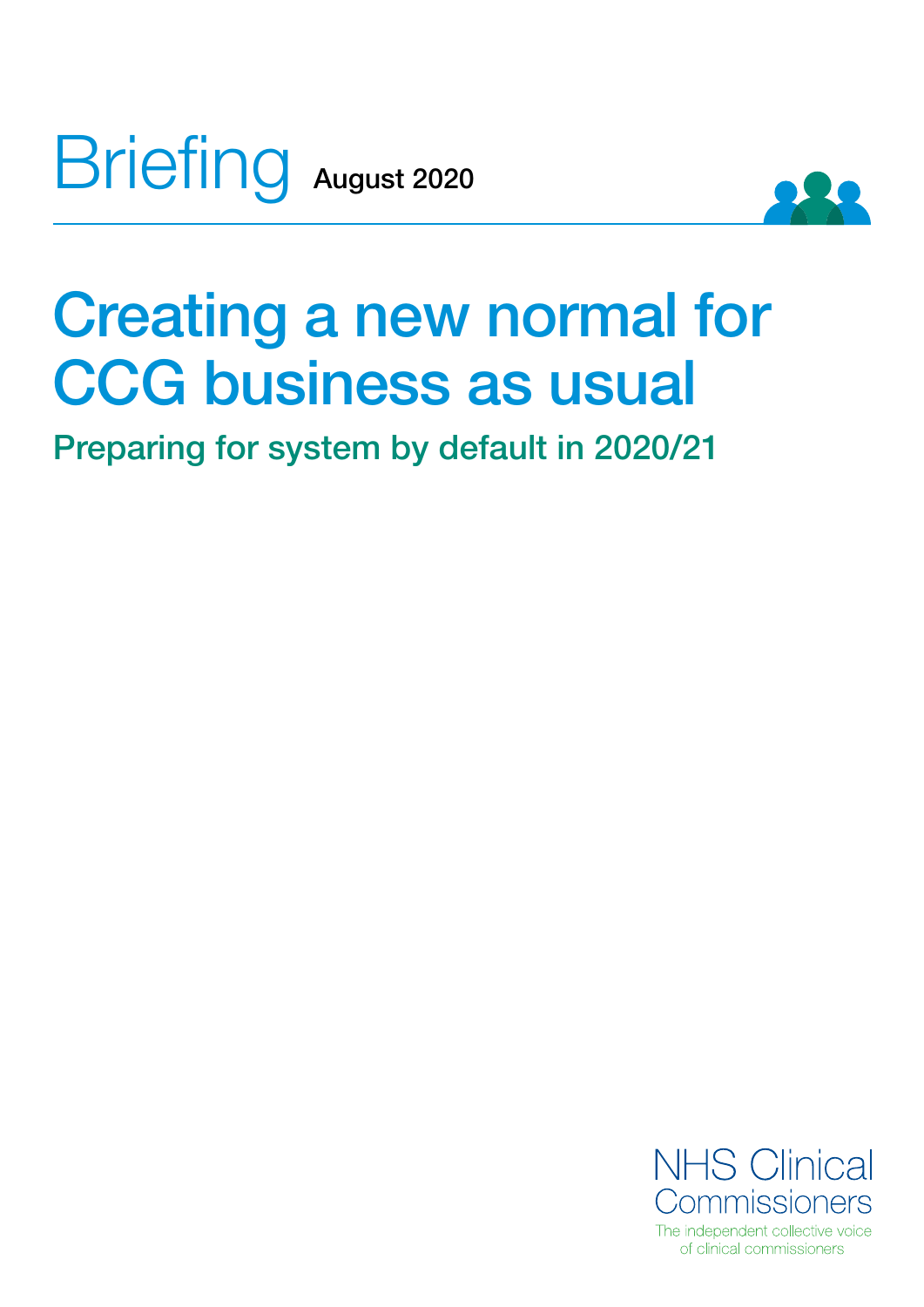## Introduction

Members and colleagues from NHS England and NHS Improvement (NHSEI) have told us that moving to streamlined commissioning has been galvanised by the COVID-19 crisis, with clinical commissioning groups (CCGs) supporting providers at place. At system level, the focus is to coordinate key activities such as capital bids and population health management approaches, which are best done at scale as we accelerate towards `system by default'.

As we move to phase three of the NHS's response, there is increased pressure for non-COVID-19 health services to return to near normal activity levels, while there is a clear willingness from clinicians and managers alike not to return to the old ways of working that created layers of transactional bureaucracy.

Beyond contracting and procurement, commissioning is often not well understood across systems. If we are to achieve truly integrated working, then CCGs need to ensure system partners are clear on which commissioning functions should be retained, which could be leaner and then lead the collaborative work to define whether these are at place, system or neighbourhood level.

As part of our new 'Evolving Commissioning' series, NHSCC has developed this learning tool to help commissioners capitalise on the recent opportunities for improved system working as they review their core functions in light of the next phase of the COVID-19 response. Based on CCG and ICS feedback, this document pulls together pointers and examples of how CCGs and partners can redesign some core functions over 2020/21 to build a bridge to more system and place working, without compromising their legal duties, taking into account recent guidance from the NHSEI phase three letter. It presents some of the opportunities, as we see them, for CCGs as they move towards streamlining their commissioning functions over the next year. The examples are intended to be helpful prompts which can be tailored to your local circumstances and pace of change.

We hope this tool can help your journey to work differently as strategic commissioners at system and place level, as well as being a useful reference for wider system members as to where commissioning functions might sit in the future. The COVID-19 crisis has allowed us to rapidly redefine functions to enhance patient care for the populations we serve; we must grasp this opportunity and ensure we don't revert back to business as usual in 'yesterday's world'.

atten.

Lou Patten Chief Executive NHS Clinical Commissioners

Dr Graham Jackson Chair NHS Clinical Commissioners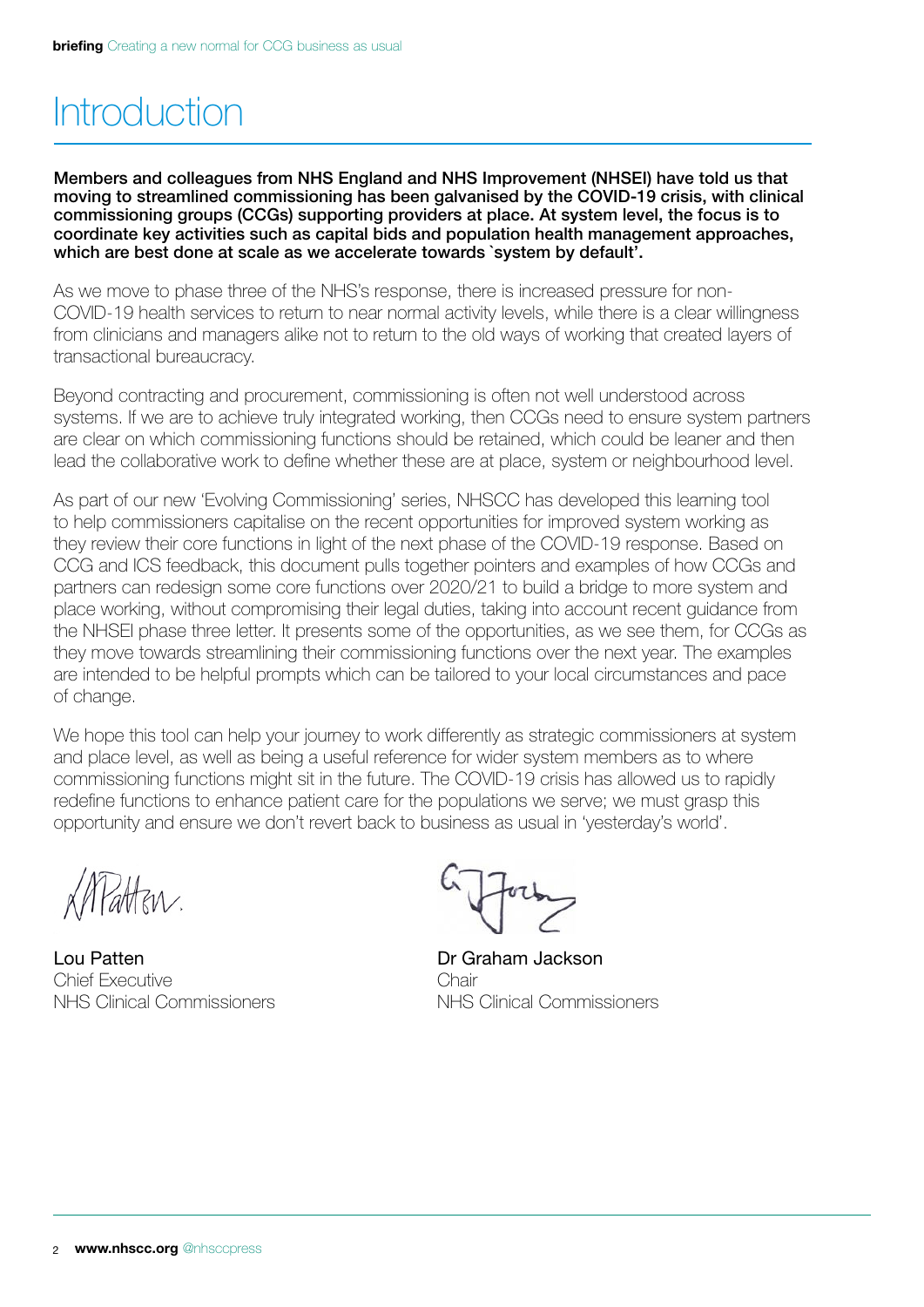## Points to consider *Improving the quality of services for patients*

| Your desired end state or destination                                                                                                                                                                                                                                                                                                                                                                                                                                                                                                                                                                                         | Actions you can do now to build a bridge towards this end state or destination                                                                                                                                                                                                                                                                                                                                                                                                                                                                                                                                                                                                                                                                                                                                                                                                                                                                                                                                                                                                                                                                                                                                                                                                                         |                                                                                                                                                                                                                                                                                                                                                                                                                                                                                                                                                                                                                                                                                                                                                                                                                                                                                                                                                                                                                                                                                                                        |  |
|-------------------------------------------------------------------------------------------------------------------------------------------------------------------------------------------------------------------------------------------------------------------------------------------------------------------------------------------------------------------------------------------------------------------------------------------------------------------------------------------------------------------------------------------------------------------------------------------------------------------------------|--------------------------------------------------------------------------------------------------------------------------------------------------------------------------------------------------------------------------------------------------------------------------------------------------------------------------------------------------------------------------------------------------------------------------------------------------------------------------------------------------------------------------------------------------------------------------------------------------------------------------------------------------------------------------------------------------------------------------------------------------------------------------------------------------------------------------------------------------------------------------------------------------------------------------------------------------------------------------------------------------------------------------------------------------------------------------------------------------------------------------------------------------------------------------------------------------------------------------------------------------------------------------------------------------------|------------------------------------------------------------------------------------------------------------------------------------------------------------------------------------------------------------------------------------------------------------------------------------------------------------------------------------------------------------------------------------------------------------------------------------------------------------------------------------------------------------------------------------------------------------------------------------------------------------------------------------------------------------------------------------------------------------------------------------------------------------------------------------------------------------------------------------------------------------------------------------------------------------------------------------------------------------------------------------------------------------------------------------------------------------------------------------------------------------------------|--|
|                                                                                                                                                                                                                                                                                                                                                                                                                                                                                                                                                                                                                               | at place level                                                                                                                                                                                                                                                                                                                                                                                                                                                                                                                                                                                                                                                                                                                                                                                                                                                                                                                                                                                                                                                                                                                                                                                                                                                                                         | at system level                                                                                                                                                                                                                                                                                                                                                                                                                                                                                                                                                                                                                                                                                                                                                                                                                                                                                                                                                                                                                                                                                                        |  |
| • A single system level approach to quality<br>monitoring, embracing all organisations<br>delivering NHS commissioned services at<br>system, place and neighbourhood level - a<br>'do it once, but do it well' approach.<br>• A system wide single governance framework<br>that reduces transactions and concentrates<br>on quality improvement (QI) cycles.<br>• Single shared view/vision of patient<br>experience as they pass through different<br>organisations for their care.<br>• This system will have one version of the<br>truth.<br>• Default of self-regulation and a common<br>QI approach across all partners. | • Consider creating or building on place-level groups/<br>networks around quality which are cross provider. Develop<br>a set of principles for cross-provider working that reduces<br>repetition and fulfils quality monitoring requirements for all<br>organisations through one reporting process.<br>• Focus on patient experience as they journey through the<br>various provider services for their care.<br>Build a culture of trust and self-regulation among all<br>$\bullet$<br>providers at place level - embed the principles of QI (agreed<br>at system level but executed locally).<br>Seek to engage early with regulators (CQC and NHSEI)<br>$\bullet$<br>on specific areas of work at place level, such as service<br>reconfiguration and consultation, primary care, care homes.<br>Encourage bottom-up problem solving and mechanisms<br>for soft intelligence gathering from providers at place and<br>neighbourhood level.<br>Develop common system-level principles for QI that can<br>$\bullet$<br>be embedded at place and neighbourhood levels; consider<br>investing in training of key influencers in place to help<br>embed these.<br>• Seek to ensure patients' lived experience is fed into<br>all discussions about quality at system, place and<br>neighbourhood level. | Consider developing a system wide quality<br>monitoring board that includes NHSEI and<br>monitors only those areas of quality that make<br>sense to do at scale; this would need to include<br>specialised commissioning. Use this platform to<br>quality assure any new ways of working that have<br>developed since COVID-19.<br>Establish a culture of openness in reporting that<br>uses incidents and issues as system learning<br>opportunities.<br>Once developed, the system quality board could<br>develop a single quality framework agreed by all<br>partners. This would create one version of the truth<br>and move to less transactional assurance.<br>Ensure an early conversation with regulators<br>(CQC and NHSEI) to ensure the framework fits;<br>work together to develop new system measures.<br>Consider using the CQC system review indicators<br>that views patient journeys through systems.<br>Consider taking on devolved responsibility for<br>the leadership of quality surveillance groups from<br>NHSEI.<br>Seek to establish consistent complaint processes<br>that cover the system. |  |
|                                                                                                                                                                                                                                                                                                                                                                                                                                                                                                                                                                                                                               |                                                                                                                                                                                                                                                                                                                                                                                                                                                                                                                                                                                                                                                                                                                                                                                                                                                                                                                                                                                                                                                                                                                                                                                                                                                                                                        |                                                                                                                                                                                                                                                                                                                                                                                                                                                                                                                                                                                                                                                                                                                                                                                                                                                                                                                                                                                                                                                                                                                        |  |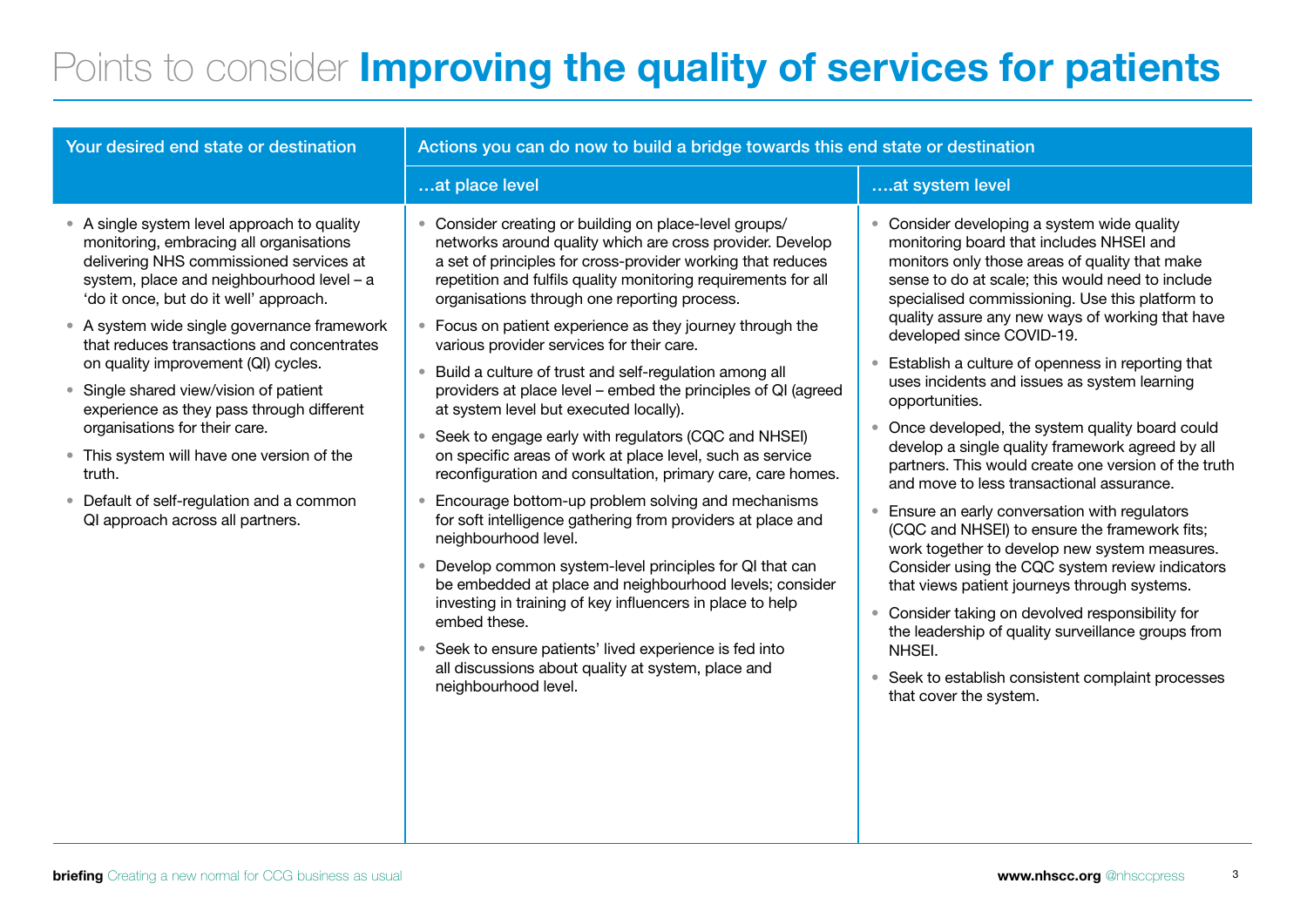## Points to consider Financial governance and performance

| Your desired end state or destination                                                                                                                                                                                                                                                                                                                                                                                                                                                                                                                                                                                                                                                                      | Actions you can do now to build a bridge towards this end state or destination                                                                                                                                                                                                                                                                                                                                                                                                                                                                                                                                                                                                                                                                                                                                                                                                       |                                                                                                                                                                                                                                                                                                                                                                                                                                                                                                                                                                                                                                                                                                                                                                                                                                                                            |  |
|------------------------------------------------------------------------------------------------------------------------------------------------------------------------------------------------------------------------------------------------------------------------------------------------------------------------------------------------------------------------------------------------------------------------------------------------------------------------------------------------------------------------------------------------------------------------------------------------------------------------------------------------------------------------------------------------------------|--------------------------------------------------------------------------------------------------------------------------------------------------------------------------------------------------------------------------------------------------------------------------------------------------------------------------------------------------------------------------------------------------------------------------------------------------------------------------------------------------------------------------------------------------------------------------------------------------------------------------------------------------------------------------------------------------------------------------------------------------------------------------------------------------------------------------------------------------------------------------------------|----------------------------------------------------------------------------------------------------------------------------------------------------------------------------------------------------------------------------------------------------------------------------------------------------------------------------------------------------------------------------------------------------------------------------------------------------------------------------------------------------------------------------------------------------------------------------------------------------------------------------------------------------------------------------------------------------------------------------------------------------------------------------------------------------------------------------------------------------------------------------|--|
|                                                                                                                                                                                                                                                                                                                                                                                                                                                                                                                                                                                                                                                                                                            | at place level                                                                                                                                                                                                                                                                                                                                                                                                                                                                                                                                                                                                                                                                                                                                                                                                                                                                       | at system level                                                                                                                                                                                                                                                                                                                                                                                                                                                                                                                                                                                                                                                                                                                                                                                                                                                            |  |
| • A system financial framework means<br>members focus on a cost-reduction model<br>of total spend. Budgets are delegated<br>wherever possible and linked to outcomes.<br>Contracting, if necessary, is light touch to<br>reduce transaction costs for reinvestment in<br>clinical services.<br>• There are measures of success developed by<br>local communities and a more self-regulated<br>approach to performance. Standardised<br>monitoring across place and neighbourhood<br>levels enable aggregation at ICS level.<br>• NHS Estates will be coordinated at system<br>level, will include primary care and be<br>a significant partner for local authority<br>infrastructure and housing planning. | • Understand and embrace the provider alliance working<br>under the simplified block arrangements during COVID-19<br>that has enhanced integrated working. Consider how<br>delegated decision-making can move from commissioners<br>to local providers, such as through lead provider and<br>alliance contract models. What would a move to risk share<br>and aligned incentives look like? How can voluntary and<br>third sector partners be aligned?<br>• Embed robust business processes to enable the delegation<br>of budgets that really empower local providers.<br>• Establish local measures to demonstrate that integrated<br>working at place is achieving value for residents and<br>patients.<br>Expand the current estates portfolio to include primary<br>care and third sector; what are the implications on space<br>requirements given the move to remote working? | Explore how existing CCG financial governance<br>can bring a system focus on cost control and<br>productivity. Consider how historic contract<br>activity baselines should be adjusted, given the<br>changes in care delivery models.<br>Look towards developing a single risk management<br>and reward approach across system partners. This<br>would create one version of the truth and move to<br>less transactional assurance.<br>Establish joint accountability and oversight of<br>COVID-19 expenditure and health and care<br>outcomes. Develop a process for measuring<br>COVID-19 costs that can be used in future major<br>disruptive health issues, to achieve prompt<br>reimbursement.<br>Establish a timetable of leaseholds and breaks<br>to enhance efficient space sharing across all<br>organisations; develop a single system remote<br>working policy. |  |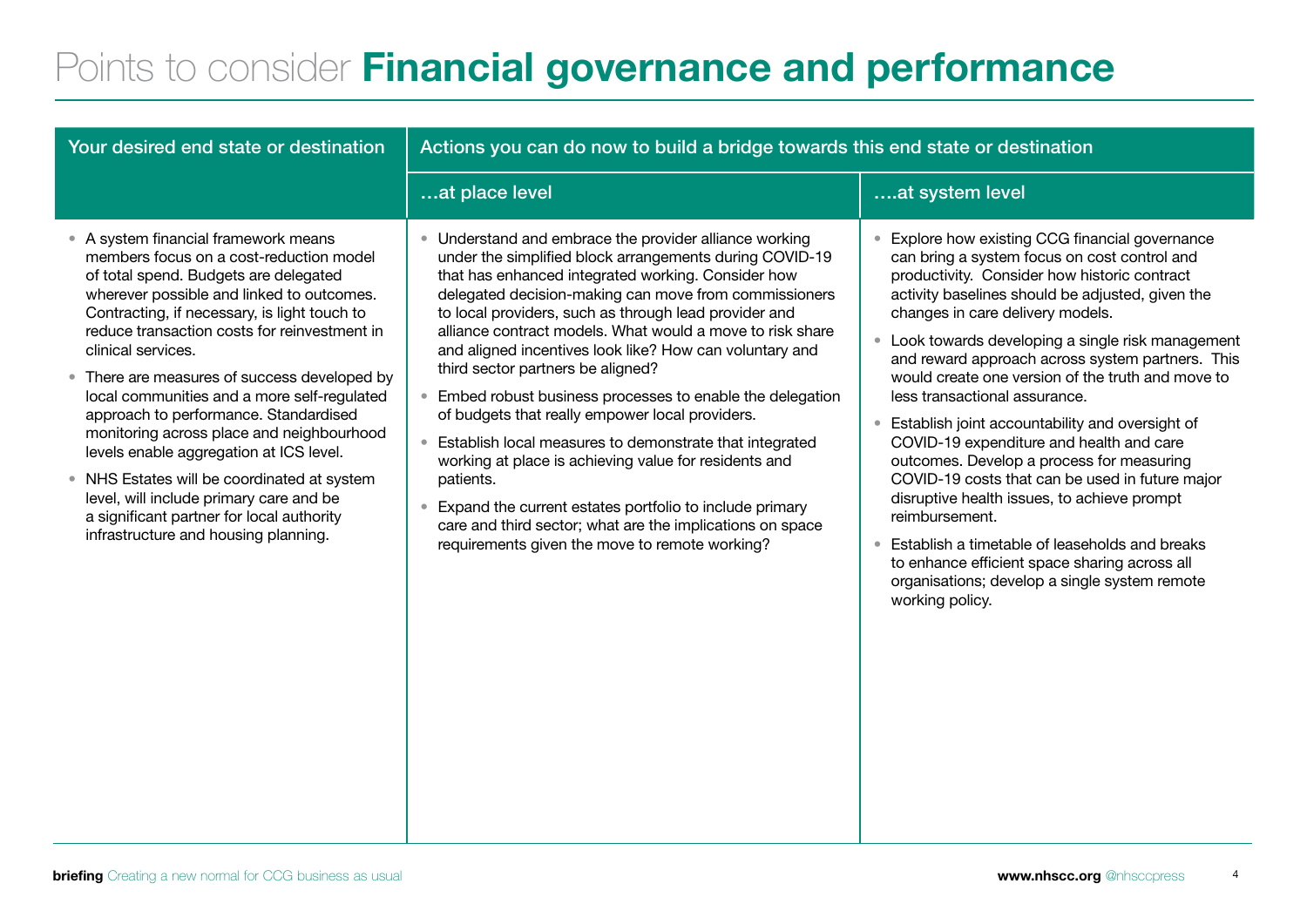## Points to consider **Clinical leadership**

| Your desired end state or destination                                                                                                                                                                                                                                                                                                    | Actions you can do now to build a bridge towards this end state or destination                                                                                                                                                                                                                                                      |                                                                                                                                                                                                                                                                                                                                                                                                                                                                      |  |
|------------------------------------------------------------------------------------------------------------------------------------------------------------------------------------------------------------------------------------------------------------------------------------------------------------------------------------------|-------------------------------------------------------------------------------------------------------------------------------------------------------------------------------------------------------------------------------------------------------------------------------------------------------------------------------------|----------------------------------------------------------------------------------------------------------------------------------------------------------------------------------------------------------------------------------------------------------------------------------------------------------------------------------------------------------------------------------------------------------------------------------------------------------------------|--|
|                                                                                                                                                                                                                                                                                                                                          | at place level                                                                                                                                                                                                                                                                                                                      | at system level                                                                                                                                                                                                                                                                                                                                                                                                                                                      |  |
| • An agile, multidisciplinary, clinical and<br>professional network exists with involvement<br>operationally at place and strategically at<br>system level.<br>• Advice feeds into local governance and<br>scrutiny meetings.<br>• Transformation and improvement remain<br>clinically led and co-produced with the local<br>population. | • Establish a clinical and professional network that draws on<br>the right capability for the task required, so membership is<br>different on various areas of work.<br>• Ensure robust, shared clinical representation from across<br>your providers at place level to support local prioritisation<br>and clinical effectiveness. | Be clear on how the various clinical leadership<br>$\bullet$<br>models work together at scale.<br>Ensure clinical leadership and advice is<br>$\bullet$<br>strengthened through support from academic<br>partners. Consider social care professional<br>involvement to ensure the local government care<br>voice is heard.<br>Ensure that people with lived experience are part of<br>$\bullet$<br>service redesign and transformation at system and<br>place level. |  |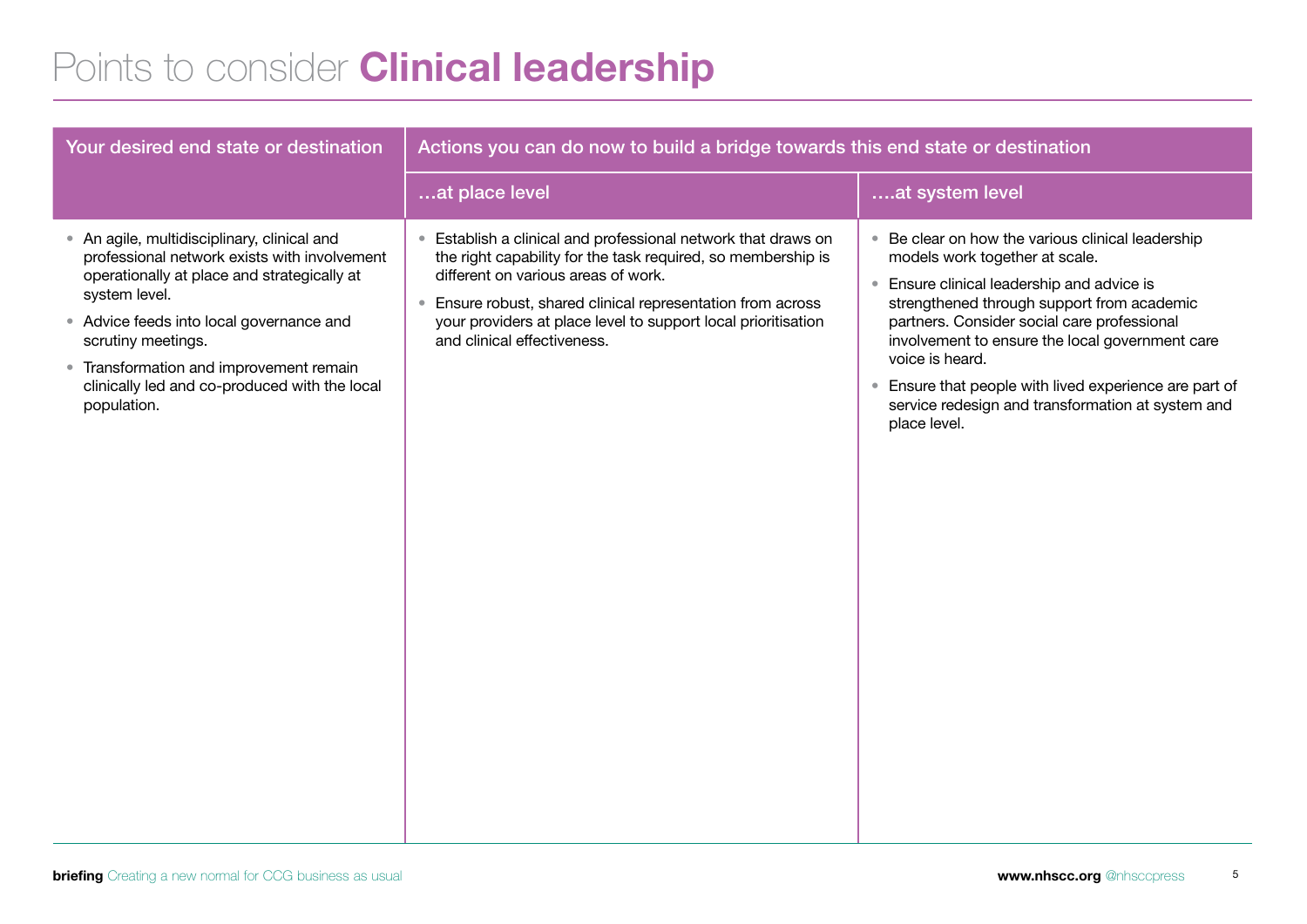## Points to consider **Primary and community care**

| Your desired end state or destination                                                                                                                                                                                                                                                                                                                                                                                                                                                                                                                                                                                                                                                                                                 | Actions you can do now to build a bridge towards this end state or destination                                                                                                                                                                                                                                                                                                                                                                                                                                                                                                                                                                                                                                                                                                                                                                                                                                                                                                                                                                                                                                                                                                                                                                                                                                                                                                                                                                                                                                                                                                                  |                                                                                                                                                                                                                                                                                                                                                                                                                                                                                                                                                                                                                                                                                                                                                                                                                                                                                                                                                                                                                                                                                                                                                                                                                                                                                                                                                                                                                          |
|---------------------------------------------------------------------------------------------------------------------------------------------------------------------------------------------------------------------------------------------------------------------------------------------------------------------------------------------------------------------------------------------------------------------------------------------------------------------------------------------------------------------------------------------------------------------------------------------------------------------------------------------------------------------------------------------------------------------------------------|-------------------------------------------------------------------------------------------------------------------------------------------------------------------------------------------------------------------------------------------------------------------------------------------------------------------------------------------------------------------------------------------------------------------------------------------------------------------------------------------------------------------------------------------------------------------------------------------------------------------------------------------------------------------------------------------------------------------------------------------------------------------------------------------------------------------------------------------------------------------------------------------------------------------------------------------------------------------------------------------------------------------------------------------------------------------------------------------------------------------------------------------------------------------------------------------------------------------------------------------------------------------------------------------------------------------------------------------------------------------------------------------------------------------------------------------------------------------------------------------------------------------------------------------------------------------------------------------------|--------------------------------------------------------------------------------------------------------------------------------------------------------------------------------------------------------------------------------------------------------------------------------------------------------------------------------------------------------------------------------------------------------------------------------------------------------------------------------------------------------------------------------------------------------------------------------------------------------------------------------------------------------------------------------------------------------------------------------------------------------------------------------------------------------------------------------------------------------------------------------------------------------------------------------------------------------------------------------------------------------------------------------------------------------------------------------------------------------------------------------------------------------------------------------------------------------------------------------------------------------------------------------------------------------------------------------------------------------------------------------------------------------------------------|
|                                                                                                                                                                                                                                                                                                                                                                                                                                                                                                                                                                                                                                                                                                                                       | at place level                                                                                                                                                                                                                                                                                                                                                                                                                                                                                                                                                                                                                                                                                                                                                                                                                                                                                                                                                                                                                                                                                                                                                                                                                                                                                                                                                                                                                                                                                                                                                                                  | at system level                                                                                                                                                                                                                                                                                                                                                                                                                                                                                                                                                                                                                                                                                                                                                                                                                                                                                                                                                                                                                                                                                                                                                                                                                                                                                                                                                                                                          |
| • Primary, community and social care provision<br>together with third sector support is greatly<br>enhanced in order to keep patients out of<br>hospital and provide emergent rehabilitation<br>post COVID-19.<br>• Primary care networks (PCNs) are supported<br>to further integrate with community, social<br>care and voluntary care services via ICPs<br>and place-level working.<br>• Primary care is viewed as a collaborative of<br>24/7 services, including community and with<br>seamless integration of in and out-of-hours<br>services.<br>• Place-level commissioning and delivery are<br>aligned to local authority to jointly influence<br>the local agenda on prevention, population<br>health and the local economy. | • Focus significant effort on supporting PCN development<br>(including the wider community services aspirations in the<br>NHS Long Term Plan) to establish a local robust out-of-<br>hospital collaboration of providers that supports new ways<br>of working.<br>• Seek to establish a population health management (PHM)<br>approach that embraces all facets of local government<br>measures for wider determinants of health in order to<br>comprehensively tackle health inequalities.<br>Enable PCN clinical directors to focus on what only<br>clinicians can do: leading development of integrated<br>community mental health care, care home support and out-<br>of-hospital rehabilitation services.<br>Provide support for clinical leadership development and<br>distributed leadership approaches, focusing on patient<br>pathways through the local system.<br>Embed robust business processes to enable the delegation<br>of budgets that really empower local providers; how could a<br>'risk and reward' system operate at place level?<br>Review membership of local health and wellbeing boards to<br>$\bullet$<br>facilitate local engagement and planning with stakeholders.<br>Support PCNs and community services to coordinate their<br>collective voice at the health and wellbeing and system<br>partnership boards.<br>Establish a single collaborative framework for 24/7 primary,<br>$\bullet$<br>mental health and community services provision that seeks<br>to offer seamless handover between services and develops<br>a shared approach to demand management. | Share best practice on managing conflicts of<br>$\qquad \qquad \bullet$<br>interest as CCGs focus on supporting PCN<br>development.<br>Develop system measures linked to reducing health<br>inequalities as metrics for successful CCG and<br>PCN out-of-hospital collaboration.<br>Ensure there is a system plan to support providers<br>in sharing data beyond the temporary measures<br>brought in under the 2002 regulations; think about a<br>robust communications plan to ensure all providers<br>are clear on procedures and that they feel supported.<br>Think about a system level coordination of the<br>$\bullet$<br>winter 2020/21 flu vaccination programme that<br>targets the population's most vulnerable and BAME<br>members.<br>Ensure new ways of working from the COVID-19<br>response are built upon in primary care and best<br>practice shared. How can self-referral and remote<br>triage free up clinical time for the most vulnerable?<br>Encourage a single standardised approach to<br>performance dashboards and local delivery models<br>at primary and community care level.<br>Support all CCGs in the system to develop a<br>consistent approach to primary care contracts<br>- Local Incentive Scheme (LIS) and Locally<br>Commissioned Services (LCS) - and Direct<br>Enhanced Service (DES) delivery.<br>Develop a consistent response to improving<br>general practice resilience. |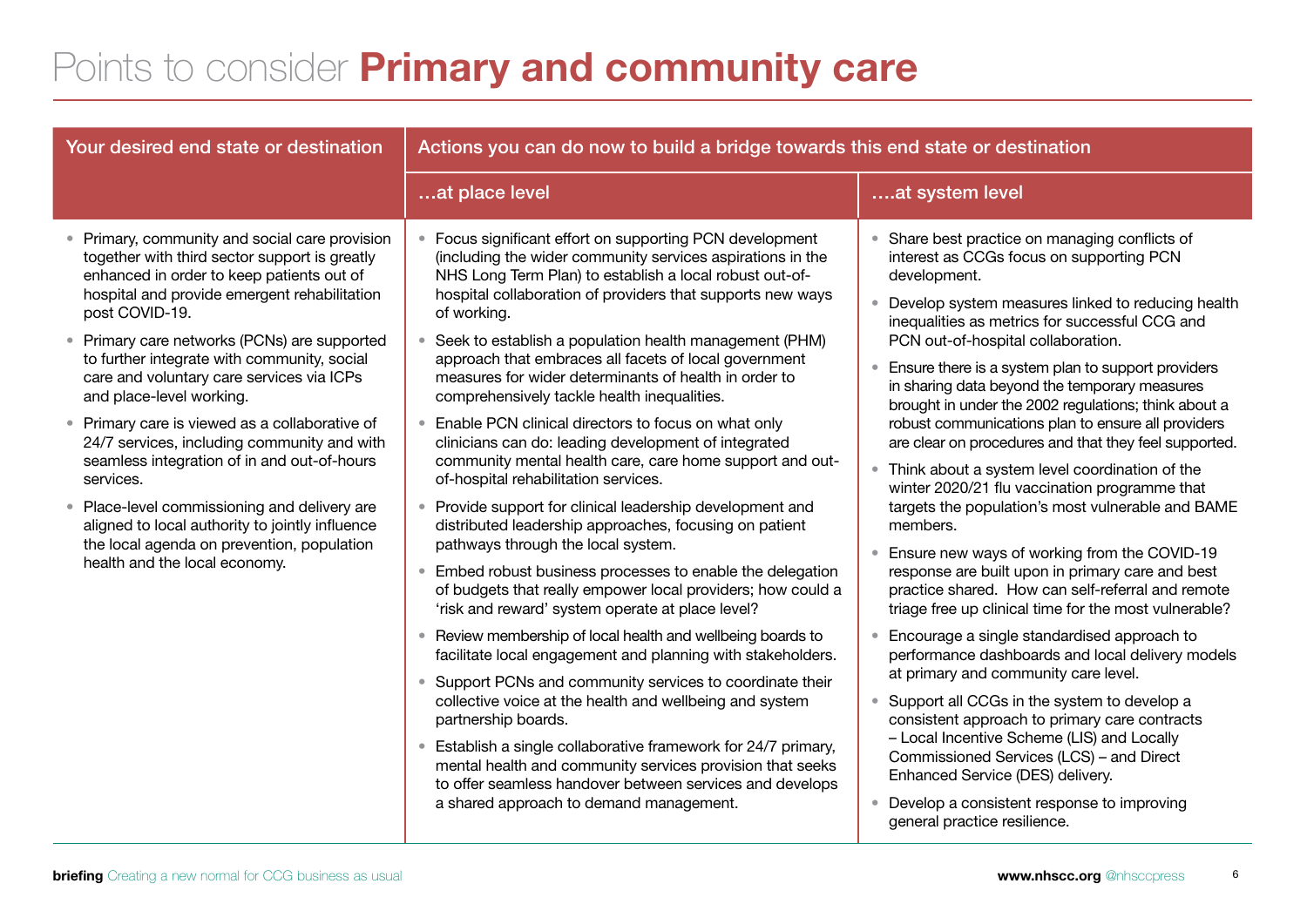#### Points to consider Jointly commissioned services with local authorities

| Your desired end state or destination                                                                                                                                                                                          | Actions you can do now to build a bridge towards this end state or destination                                                                                                                                                                                                                                                                                                                                                                                                                                                                                                                                                                                                                                                                                                                                                                                                                                                                                                                                                                                                                                                                    |                                                                                                                                                                                                                                                                                                                                                                                                                                                                                                                                                                                                                                                                                                                                                                                                                                                                                                                                |  |
|--------------------------------------------------------------------------------------------------------------------------------------------------------------------------------------------------------------------------------|---------------------------------------------------------------------------------------------------------------------------------------------------------------------------------------------------------------------------------------------------------------------------------------------------------------------------------------------------------------------------------------------------------------------------------------------------------------------------------------------------------------------------------------------------------------------------------------------------------------------------------------------------------------------------------------------------------------------------------------------------------------------------------------------------------------------------------------------------------------------------------------------------------------------------------------------------------------------------------------------------------------------------------------------------------------------------------------------------------------------------------------------------|--------------------------------------------------------------------------------------------------------------------------------------------------------------------------------------------------------------------------------------------------------------------------------------------------------------------------------------------------------------------------------------------------------------------------------------------------------------------------------------------------------------------------------------------------------------------------------------------------------------------------------------------------------------------------------------------------------------------------------------------------------------------------------------------------------------------------------------------------------------------------------------------------------------------------------|--|
|                                                                                                                                                                                                                                | at place level                                                                                                                                                                                                                                                                                                                                                                                                                                                                                                                                                                                                                                                                                                                                                                                                                                                                                                                                                                                                                                                                                                                                    | at system level                                                                                                                                                                                                                                                                                                                                                                                                                                                                                                                                                                                                                                                                                                                                                                                                                                                                                                                |  |
| Single shared intelligence framework around<br>communities, including citizen feedback and<br>health inequalities analysis.<br>Joint collaboration by default, with pooled<br>and aligned budgets delegated where<br>possible. | • Clarify what an integrated population health approach<br>looks like at neighbourhood, PCN and local authority levels<br>and what information is available. Ensure the right data is<br>gathered to measure increased inclusion as described in the<br>phase three letter.<br>Develop a joint collaborative approach to drive down cost<br>and increase quality in continuing healthcare, personal<br>health budgets and end-of-life care.<br>• Map all current support and consider a joint local offer for<br>care homes and domiciliary care to build resilience.<br>Embed blended approaches at place level to access mental<br>health therapies across health and social care (all ages) -<br>both digital and face to face.<br>• Ensure there is read across between mental health support<br>for children and young people and those with special<br>educational needs and disabilities to the wider education<br>sector through joint appointments or oversight.<br>Explore joint oversight of quality, outcomes, capacity and<br>risk so that the impact of actions by a single organisation is<br>understood across all place members. | Encourage closer working with local authorities<br>on PHM; develop a clear framework for what is<br>managed or commissioned at the different levels of<br>population. Consider pooling data analytic support.<br>Develop together a set of 'success measures' that<br>$\bullet$<br>will demonstrate improvement in health inequalities<br>and inclusion and that are understood by citizens<br>and health and wellbeing boards.<br>Encourage more joint appointments or joint<br>$\bullet$<br>programmes of work in key areas such as learning<br>disabilities, health inequalities, public and mental<br>health.<br>Collaborative market management with local<br>$\bullet$<br>authorities for mental health and learning disability/<br>Autism support, care homes and home care<br>services, and the voluntary and community sector,<br>building on previous work but also COVID-19<br>experience to strengthen the market. |  |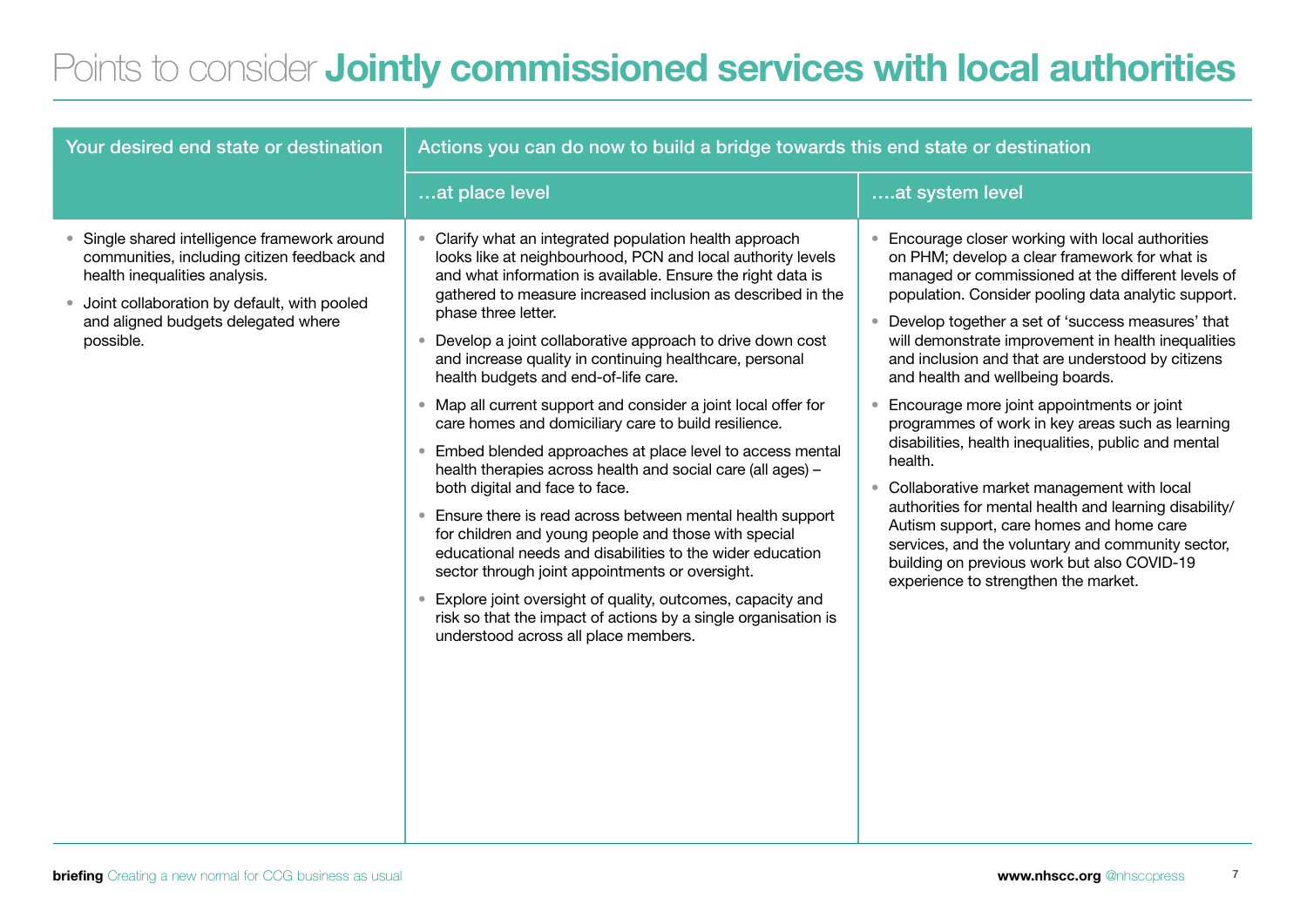## Points to consider Unplanned care

| Your desired end state or destination                                                                                                                                                                                                                                                                                                                       | Actions you can do now to build a bridge towards this end state or destination                                                                                                                                                                                                                                                                                                                                                                                                                                                                                                                                                           |                                                                                                                                                                                                                                                                                                                                                                                                                                                                                                                                                                                                    |  |
|-------------------------------------------------------------------------------------------------------------------------------------------------------------------------------------------------------------------------------------------------------------------------------------------------------------------------------------------------------------|------------------------------------------------------------------------------------------------------------------------------------------------------------------------------------------------------------------------------------------------------------------------------------------------------------------------------------------------------------------------------------------------------------------------------------------------------------------------------------------------------------------------------------------------------------------------------------------------------------------------------------------|----------------------------------------------------------------------------------------------------------------------------------------------------------------------------------------------------------------------------------------------------------------------------------------------------------------------------------------------------------------------------------------------------------------------------------------------------------------------------------------------------------------------------------------------------------------------------------------------------|--|
|                                                                                                                                                                                                                                                                                                                                                             | at place level                                                                                                                                                                                                                                                                                                                                                                                                                                                                                                                                                                                                                           | at system level                                                                                                                                                                                                                                                                                                                                                                                                                                                                                                                                                                                    |  |
| • A system-wide strategy for unplanned care<br>across acute, community and primary care,<br>tailored to what works at place.<br>• Demand and capacity planning understood<br>for all parts of the system.<br>• The system works collaboratively to manage<br>high demand and free up capacity.<br>• Integration across all points of urgent care<br>access. | • Develop a clear understanding of the local urgent response<br>to COVID-19; what in terms of locality hubs worked well and<br>should be kept, what should stop.<br>• Develop measures to understand primary, community and<br>social care capacity and report it as part of system urgent<br>care preparedness.<br>• Embrace the learning from CCGs where collaboration with<br>fire and police capacity has been successful.<br>• Facilitate clinical collaboration that focuses on the patient<br>journey between providers; include wider services such<br>as hospices and third sector by using place level thematic<br>programmes. | Learn from the COVID-19 system cell operations;<br>consider retaining the single approach for winter<br>planning, flu delivery and adoption of best practice.<br>Maintain and build on the infrastructure that<br>has been put in place as part of the COVID-19<br>response, such as mental health crisis support<br>accessed via 111.<br>Establish cross-cutting programmes of work<br>with local government services that can enhance<br>support or resource to place and neighbourhoods.<br>Capture the innovative clinical collaborations and<br>link to system level evaluation and roll-out. |  |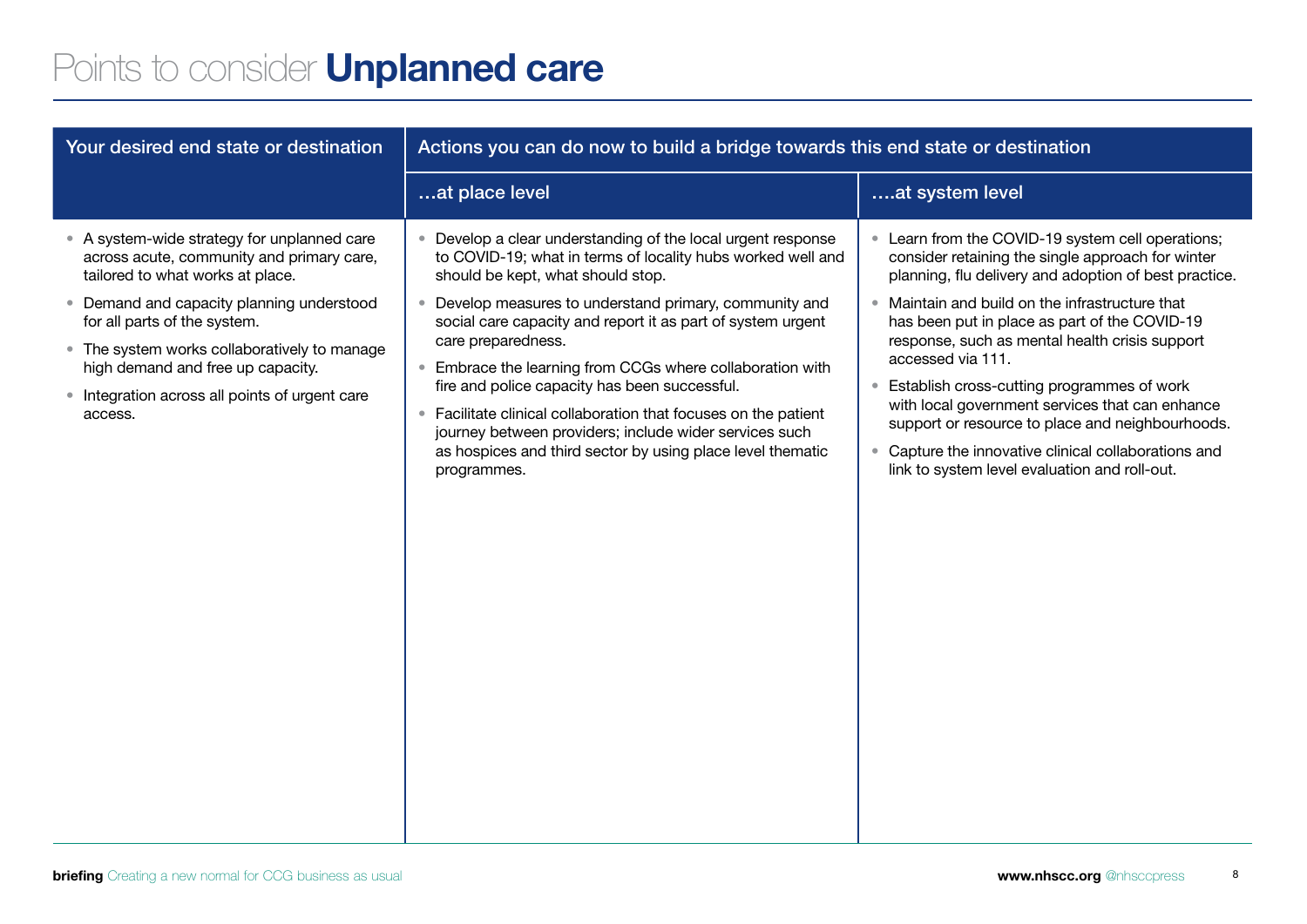#### Points to consider **Planned care**

| Your desired end state or<br>destination                                                                                                                                                                                                                                                                                                                   | Actions you can do now to build a bridge towards this end state or destination                                                                                                                                                                                                                                                                                                                                                                                                                                                                                                                                                                                                                                                                                                                                                                                                                                                                                                                                                                                                                                  |                                                                                                                                                                                                                                                                                                                                                                                                                                                                                                                                                                                                                                                                                                                                                                                                                                                                                                                                                                                                                                                                                                                                                                                                                                                                                                                                                                                                                                                                                                                                                                                                                                                                                                                                                                                                                                                                                                                            |  |
|------------------------------------------------------------------------------------------------------------------------------------------------------------------------------------------------------------------------------------------------------------------------------------------------------------------------------------------------------------|-----------------------------------------------------------------------------------------------------------------------------------------------------------------------------------------------------------------------------------------------------------------------------------------------------------------------------------------------------------------------------------------------------------------------------------------------------------------------------------------------------------------------------------------------------------------------------------------------------------------------------------------------------------------------------------------------------------------------------------------------------------------------------------------------------------------------------------------------------------------------------------------------------------------------------------------------------------------------------------------------------------------------------------------------------------------------------------------------------------------|----------------------------------------------------------------------------------------------------------------------------------------------------------------------------------------------------------------------------------------------------------------------------------------------------------------------------------------------------------------------------------------------------------------------------------------------------------------------------------------------------------------------------------------------------------------------------------------------------------------------------------------------------------------------------------------------------------------------------------------------------------------------------------------------------------------------------------------------------------------------------------------------------------------------------------------------------------------------------------------------------------------------------------------------------------------------------------------------------------------------------------------------------------------------------------------------------------------------------------------------------------------------------------------------------------------------------------------------------------------------------------------------------------------------------------------------------------------------------------------------------------------------------------------------------------------------------------------------------------------------------------------------------------------------------------------------------------------------------------------------------------------------------------------------------------------------------------------------------------------------------------------------------------------------------|--|
|                                                                                                                                                                                                                                                                                                                                                            | at place level                                                                                                                                                                                                                                                                                                                                                                                                                                                                                                                                                                                                                                                                                                                                                                                                                                                                                                                                                                                                                                                                                                  | at system level                                                                                                                                                                                                                                                                                                                                                                                                                                                                                                                                                                                                                                                                                                                                                                                                                                                                                                                                                                                                                                                                                                                                                                                                                                                                                                                                                                                                                                                                                                                                                                                                                                                                                                                                                                                                                                                                                                            |  |
| • Have a system-wide<br>evidence-based approach to<br>clinical pathways, reducing<br>unwarranted variation at all<br>levels of delivery.<br>• Operate with a single version<br>of the facts around monitoring<br>and performance.<br>• Provider networks work to<br>manage capacity in planned<br>care, including system level<br>waiting list management. | • Consider how collaboration between<br>primary and secondary care providers can<br>be strengthened to facilitate the work on<br>priority pathways (i.e. cancer treatment and<br>diagnosis).<br>Ensure the partnership board (as described<br>in the phase three letter) has the information<br>to monitor progress of actions to support<br>patients who may have unequal access to<br>diagnostics and/or treatment.<br>Develop improvement programmes to spread<br>$\bullet$<br>knowledge and learning. Consider how these<br>can be communicated across place.<br>Ensure regular dialogue and exchange of<br>information between clinical and professional<br>networks; how can opportunities and<br>constraints be reported up to the partnership<br>boards for action.<br>Support providers to develop provider<br>$\bullet$<br>networks to share capacity, ensure models<br>are clearly understood by GPs and other<br>referring clinicians.<br><b>Embed the Evidence Based Interventions</b><br>$\bullet$<br>(EBI) programme and principles of self-care<br>into place and neighbourhood level delivery. | • Consider expanding your local recovery cell, developed during the COVID-19<br>response, to develop service models for recovery and reset, coordinated<br>by the CCG, fed by clinical or specialist cells (such as discharge cells) and<br>organisational recovery leads.<br>• Work with all mental health providers at system level to ensure funding decisions<br>are made in partnership and is allocated to the main Long Term Plan (LTP)<br>priorities.<br>• Adopt a consistent Choice and Access Policy across the system.<br>• Act as the coordinator for change between now and winter. Broker agreements<br>between providers to share waiting lists and encourage the appropriate use of<br>digital technologies to support wider services.<br>• Aim to make more resource allocation and prioritisation decisions in line with<br>system plans and strategies and assessment of clinical outcomes value; ensure<br>allocative efficiency.<br>• Seek system-level ambition to implement phases one and two of the EBI<br>programme by not reinstating procedures deemed to be clinically unsafe.<br>• Look to build upon existing networks of providers across the system to address<br>capacity and encourage integration. Seek to maximise alternative capacity such<br>as voluntary sector provision and alternative pathways of community-based<br>care. Avoid reverting to a reliance on out-of-area placements for mental health.<br>• Identify priority pathways at CCG level and system level to ensure resources are<br>directed to those in most need.<br>• Build on the COVID-19 experience to set up a system demand and capacity cell<br>to provide management capability and support planning processes (including<br>mental health).<br>• Start to embed develop outcomes-based incentives for groups of providers<br>which allow for personalisation and dovetail with personal health budgets. |  |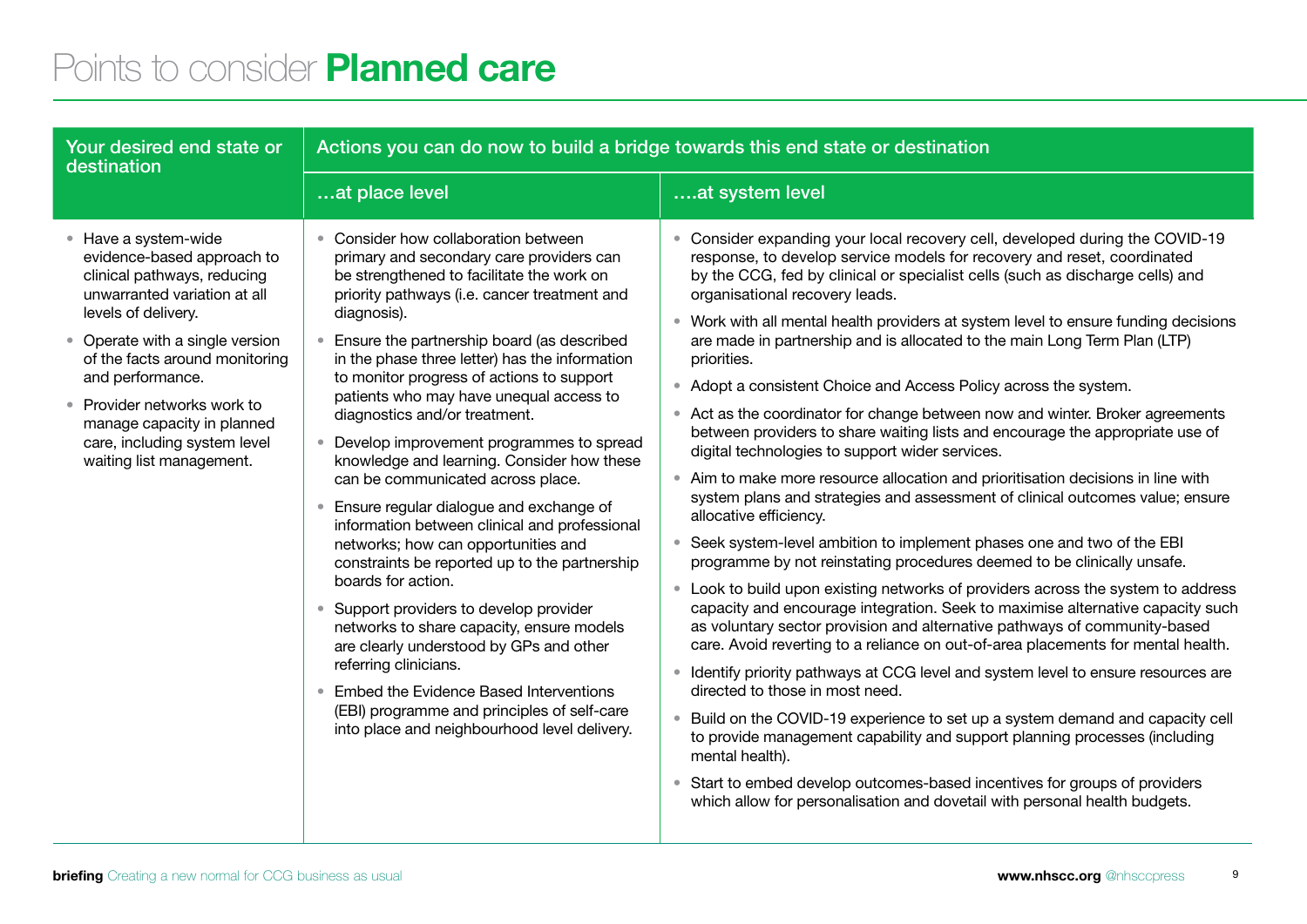#### Points to consider **Corporate functions**

| Your desired end state or destination                                                                                                                                                                                                                                                                                                                                       | Actions you can do now to build a bridge towards this end state or destination                                                                                                                                                                                                                                                                                                                                                                                                                                                                                                                                                                                                                                                                                                                                                                                                                                             |                                                                                                                                                                                                                                                                                                                                                                                                                                                                                                                                                                                                                                                                                                                                                                                                                                                                                                                                                                                                       |  |
|-----------------------------------------------------------------------------------------------------------------------------------------------------------------------------------------------------------------------------------------------------------------------------------------------------------------------------------------------------------------------------|----------------------------------------------------------------------------------------------------------------------------------------------------------------------------------------------------------------------------------------------------------------------------------------------------------------------------------------------------------------------------------------------------------------------------------------------------------------------------------------------------------------------------------------------------------------------------------------------------------------------------------------------------------------------------------------------------------------------------------------------------------------------------------------------------------------------------------------------------------------------------------------------------------------------------|-------------------------------------------------------------------------------------------------------------------------------------------------------------------------------------------------------------------------------------------------------------------------------------------------------------------------------------------------------------------------------------------------------------------------------------------------------------------------------------------------------------------------------------------------------------------------------------------------------------------------------------------------------------------------------------------------------------------------------------------------------------------------------------------------------------------------------------------------------------------------------------------------------------------------------------------------------------------------------------------------------|--|
|                                                                                                                                                                                                                                                                                                                                                                             | at place level                                                                                                                                                                                                                                                                                                                                                                                                                                                                                                                                                                                                                                                                                                                                                                                                                                                                                                             | at system level                                                                                                                                                                                                                                                                                                                                                                                                                                                                                                                                                                                                                                                                                                                                                                                                                                                                                                                                                                                       |  |
| Places and system have standardised<br>corporate business processes and a single<br>system-level strategy for estates, workforce<br>and digital that enables aggregation at ICS<br>level.<br>• There is clarity on what tasks are undertaken<br>at place and scale.<br>• Organisations are united in their approach<br>to achieving best outcomes for their<br>populations. | • Develop a clear roadmap for each CCG function; what<br>could be undertaken at place level via integrated providers,<br>what can be stopped and what could be undertaken at<br>greater scale.<br>• Develop a standardised approach to reporting at<br>organisation and system levels.<br>• Consider deploying CCG staff at place level to support key<br>functions such as provider-led contract management, PCN<br>development, service improvement and transformation<br>work.<br>• Clarify what local specialist support and input is required<br>at place level, for example around infection prevention and<br>control, care home specialist support that supplements<br>local arrangements.<br>Support workforce planning at place level: gather workforce<br>data to mitigate capacity issues or future supply shortages,<br>develop staff passports across partner organisations and<br>support flexible working. | Actively participate in the system-level partnership<br>board, develop clear plans to streamline<br>commissioning arrangements to an ICS or STP<br>approach in line with the phase three guidance.<br>Consider aligning CCG commissioning functions<br>resource to support system plans and clinical<br>strategies.<br>Develop consistency of approach to local specialist<br>support - such as for out-of-area treatments,<br>evidence-based interventions, and medicines<br>optimisation - building on the good work that has<br>been undertaken nationally by NHSCC and NHSEI<br>for CCGs on the priority prescribing programme.<br>Develop a single people strategy and overarching<br>digital strategy at system level.<br>• Consider rapid adoption processes for new ways<br>of working and sharing best practice.<br>Ensure organisational development and training<br>is in place for staff around the move to strategic<br>commissioning; support teams across place and<br>system working. |  |